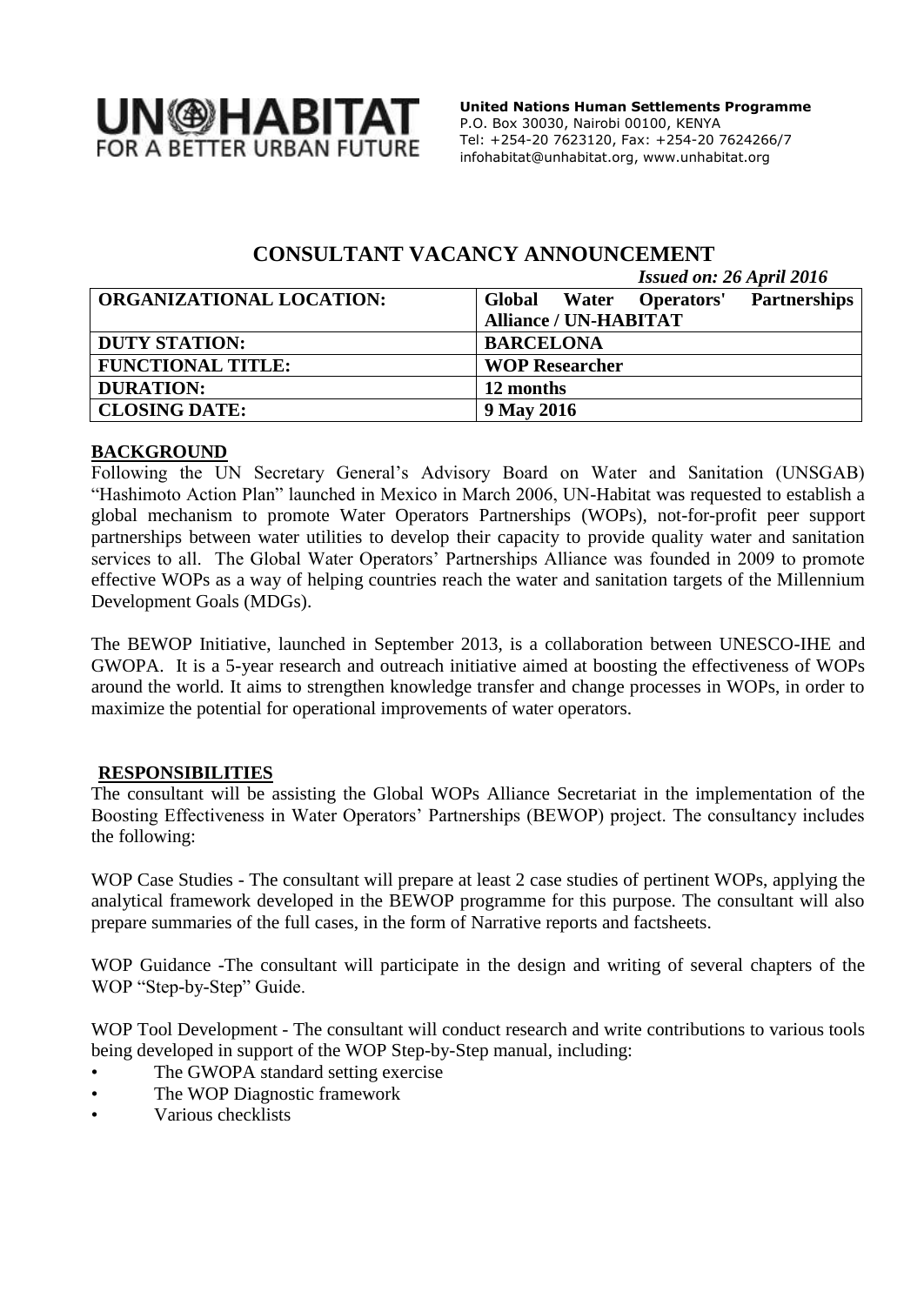General - The consultant will also be required to contribute articles to websites, magazines and journals; conduct research in support of diverse GWOPA activities, and identify and forge linkages between various tasks.

## **COMPETENCIES**

The following UN Core Competencies are required:

**Professionalism**: Shows pride in work and in achievements, Demonstrates professional competence and mastery of subject matter, is conscientious and efficient in meeting commitments, observing deadlines and achieving results, Is motivated by professional rather than personal concerns, shows persistence when faced with difficult problems or challenges, Remains calm in stressful situations.

**Communication:** Speaks and writes clearly and effectively ,listens to others, correctly interprets messages from others and responds appropriately, asks questions to clarify, and exhibits interest in having two-way communication, Tailors language, tone, style and format to match the audience, demonstrates openness in sharing information and keeping people informed.

**Teamwork**: Works collaboratively with colleagues to achieve organizational goals, Solicits input by genuinely valuing others' ideas and expertise; is willing to learn from others, places team agenda before personal agenda, supports and acts in accordance with final group decision, even when such decisions may not entirely reflect own position, shares credit for team accomplishments and accepts joint responsibility for team shortcomings.

### **QUALIFICATIONS**

Other than those mentioned, no specific qualifications are required for this post.

### **Education**

Advanced university degree in water engineering, management sciences, development planning, urban development, social science, or the equivalent combination of education and experience in a related area.

### **Work Experience**

Minimum of 3 years of experience conducting relevant research in the water sector or relevant fields (environment, energy, urban planning, etc.). Specific experience with monitoring and evaluation, analytical frameworks and capacity development is needed. Experience with WOPs an asset. Proven strong writing skills and analytical capacities are required.

### **Language**

The consultant will be required to fluently read, speak and understand spoken English, Spanish and French, and have excellent English writing skills.

#### **REMUNERATION**

Payments will be based on deliverables over the consultancy period. There are set remuneration rates for consultancies. The rate is determined by functions performed and experience of the consultant. The fees will be paid as per agreement.